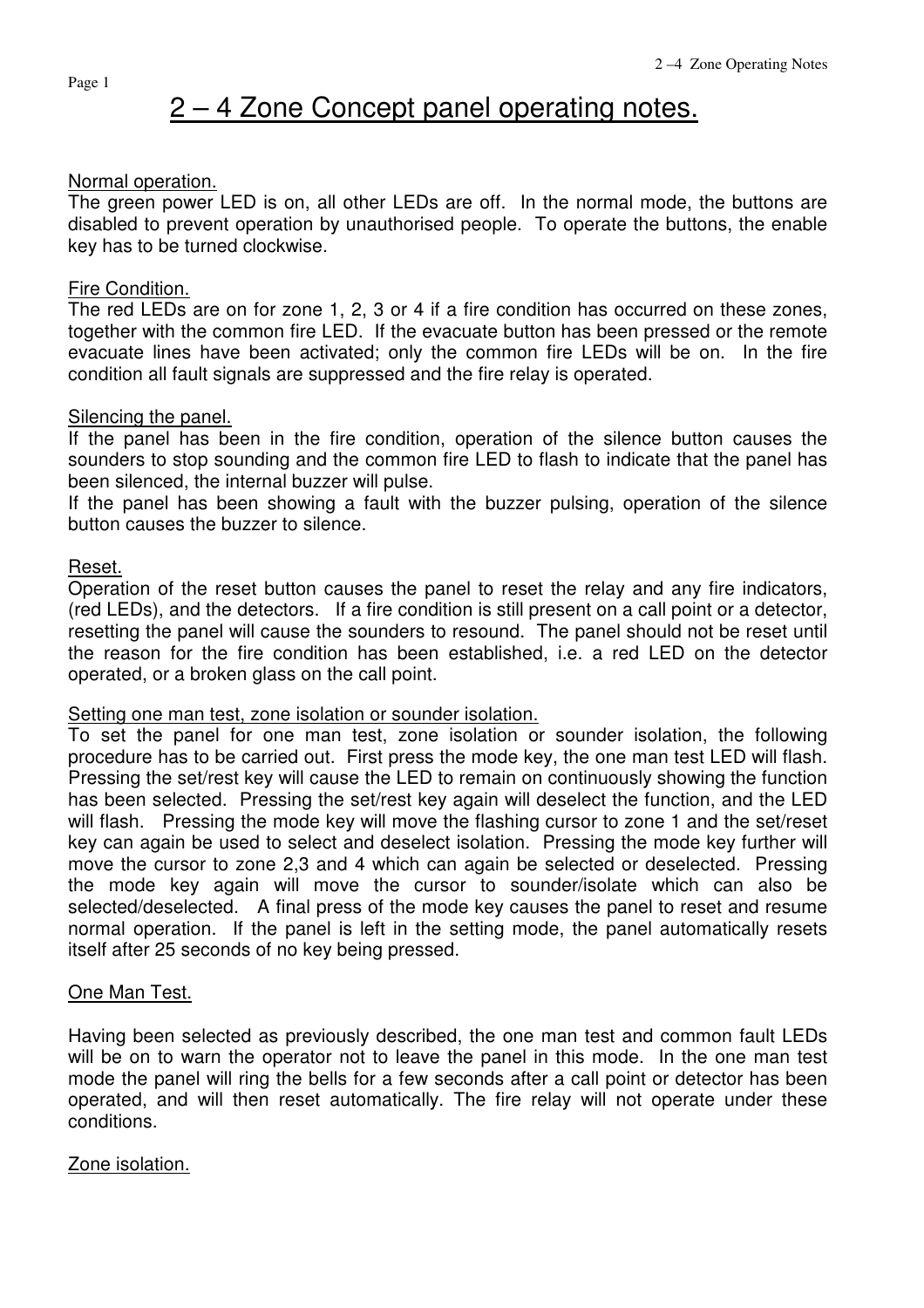Isolation of a zone as previously described will stop a zone from going into fire or showing a fault, to enable maintenance work to be carried out.

## Sounder isolation.

Set as previously described, will stop the sounders from operating when in the alarm condition.

# Zone faults.

Zones are monitored for open circuit, showing a flashing zone LED, and the LED of either zones 1, 2, 3 or 4. A short circuit is indicated by a constant zone LED together with the LED of zones 1, 2, 3 or 4. A blown detector fuse is shown by zones 1, 2, 3 or 4 flashing LED. This is only monitored every 25 seconds.

A blown detector fuse does not prevent the panel from showing a zone in fire, but does prevent operation of the 2-wire sounders.

Detector head removal. By using detector bases fitted with schotky diodes, the detectors can be monitored for removal. This will be shown as the detector LED on together with zone 1, 2, 3 or 4 LED for which the detector has been removed. This is only monitored every 25 seconds.

## Sounders.

The two sounder circuits are monitored for open circuit shown by a flashing sounder LED and short circuit shown by a constant sounder LED. The two sounder circuits reverse polarity in the alarm condition to operate polarised sounders or bells.

The panel will also support the operation of special Fulleon two wire sounders which can be fitted onto the detection zones, and are turned on in the alarm condition by pulses from the panel.

A blown sounder fuse on the normal sounder circuits will show as a sounder open circuit. A blown zonal sounder fuse will show as a flashing zone 1, 2, 3 or 4 LED.

# ARW

This indicator is illuminated when the panel is first turned on, and goes out when the panel is reset. This LED should not appear again while the panel is in operation, unless a malfunction has occurred. The indicator shows that the processor has automatically reset to the beginning of its program.

#### Power Faults.

A battery fault is indicated by a constant yellow power LED. A mains or charger failure is shown by a flashing yellow power LED.

# Common Fault.

The common fault LED will come on for any fault or isolation, together with the common fault relay, and pulsing buzzer. The buzzer can be silenced by pressing silence.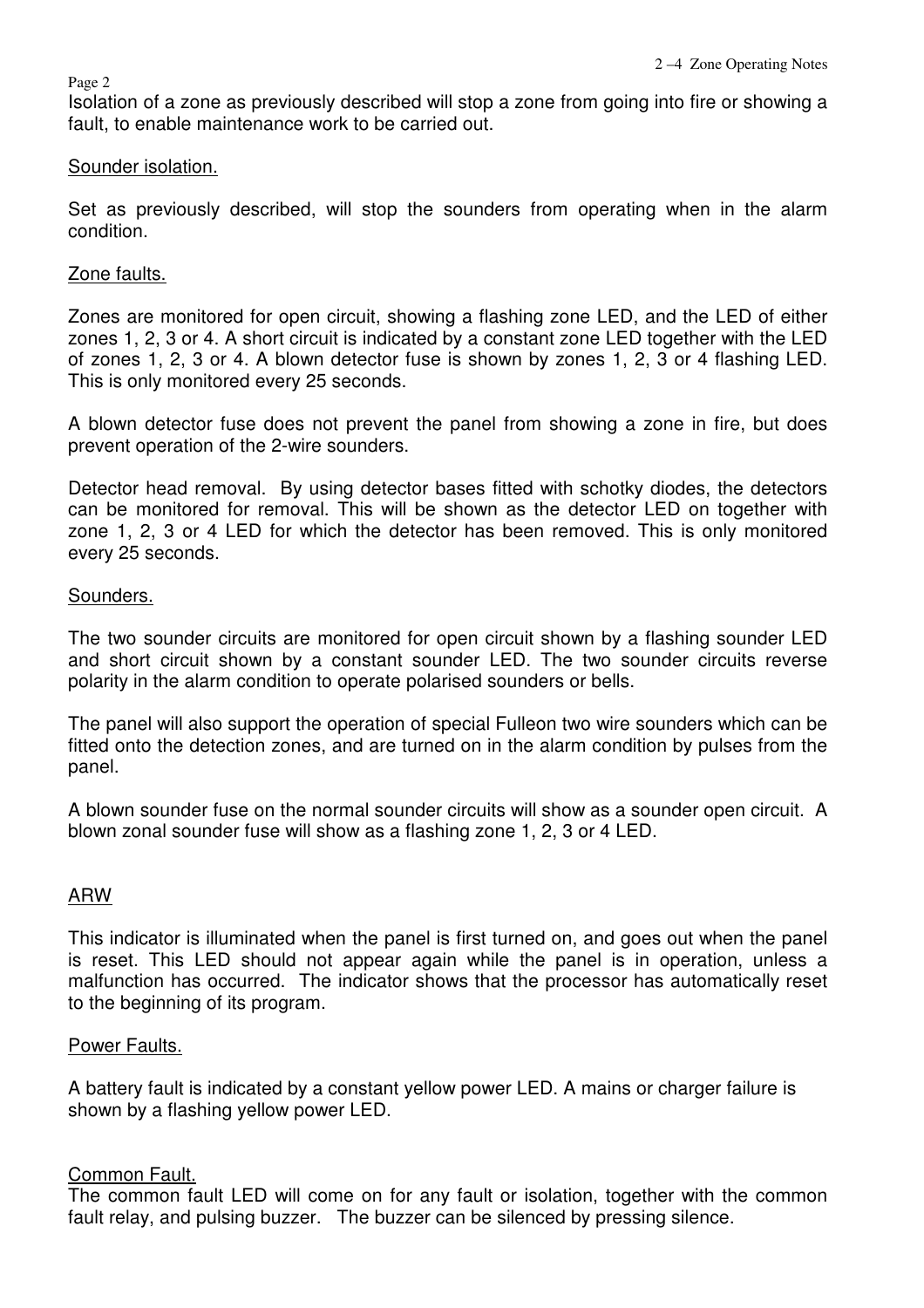Page 3

## Pre 1988 mode.

Link 1 can be used to set normal or pre-1988 mode. In the rightmost position the panel is in normal mode. In the leftmost position the panel is set to pre 1988, i.e. a short circuit on the zone causes the fire condition. In this mode, the zonal fuses are not monitored, the zonal sounders will not operate, and head removal is suppressed.

# Option switch sw1

Position 1 – Zone sounders inhibit - In this mode the zonal sounders are turned off. Position 2 - Non latch zone 1 - In this mode zone 1 will not latch.

# Repeater output.

The repeater connections are provided to operate a repeater panel. These are zone 1, 2,3 and 4, common fire, common fault and buzzer outputs, which are active 0 volt. Inputs are also provided for external reset, silence and evacuate controls 0 volt signal for operation. Connector 6 on the left hand side of the board can be used to drive an external relay if a reset on silence relay is required.

# Technical specification.

The panel is fitted with an integral 1.25 amp power supply set to 27.6v capable of charging 2 x 12v 3ah batteries.

Two sounder circuits – normally reverse polarity, in alarm 24v, fused at 1 amp.

Up to 4 zones. 20 detectors per zone, 15 two wire sounders per zone with a maximum of 30 two wire sounders across all zones.

The zonal sounders are fused at 1 amp.

The auxiliary fire and fault relays are rated at 2 amps.

Box size: 300mm X 230mm X 80mm with 20mm knockouts to the top and to the rear.



# TYPICAL WIRING DETAILS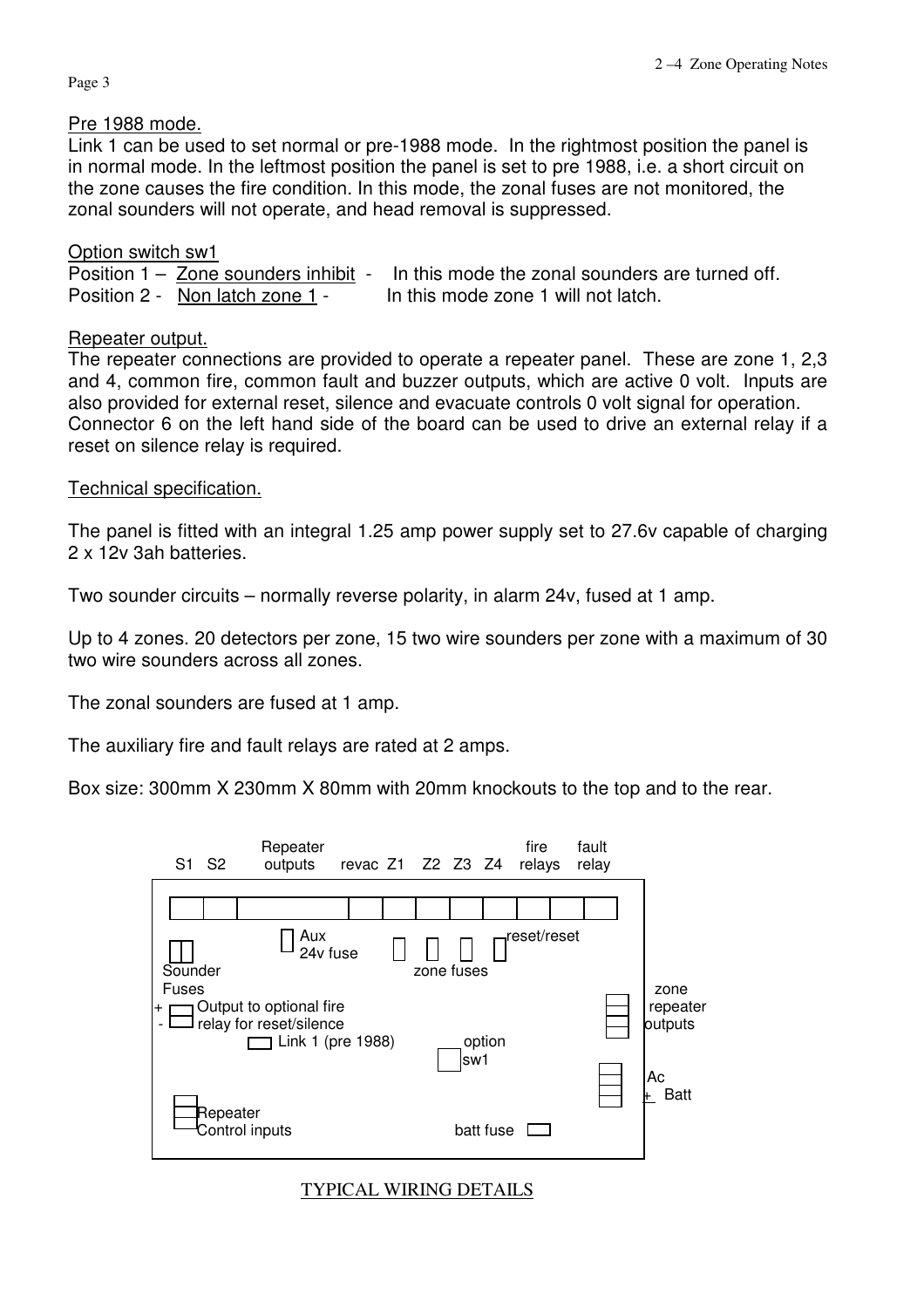

# CONVENTIONAL PANEL CONNECTIONS.

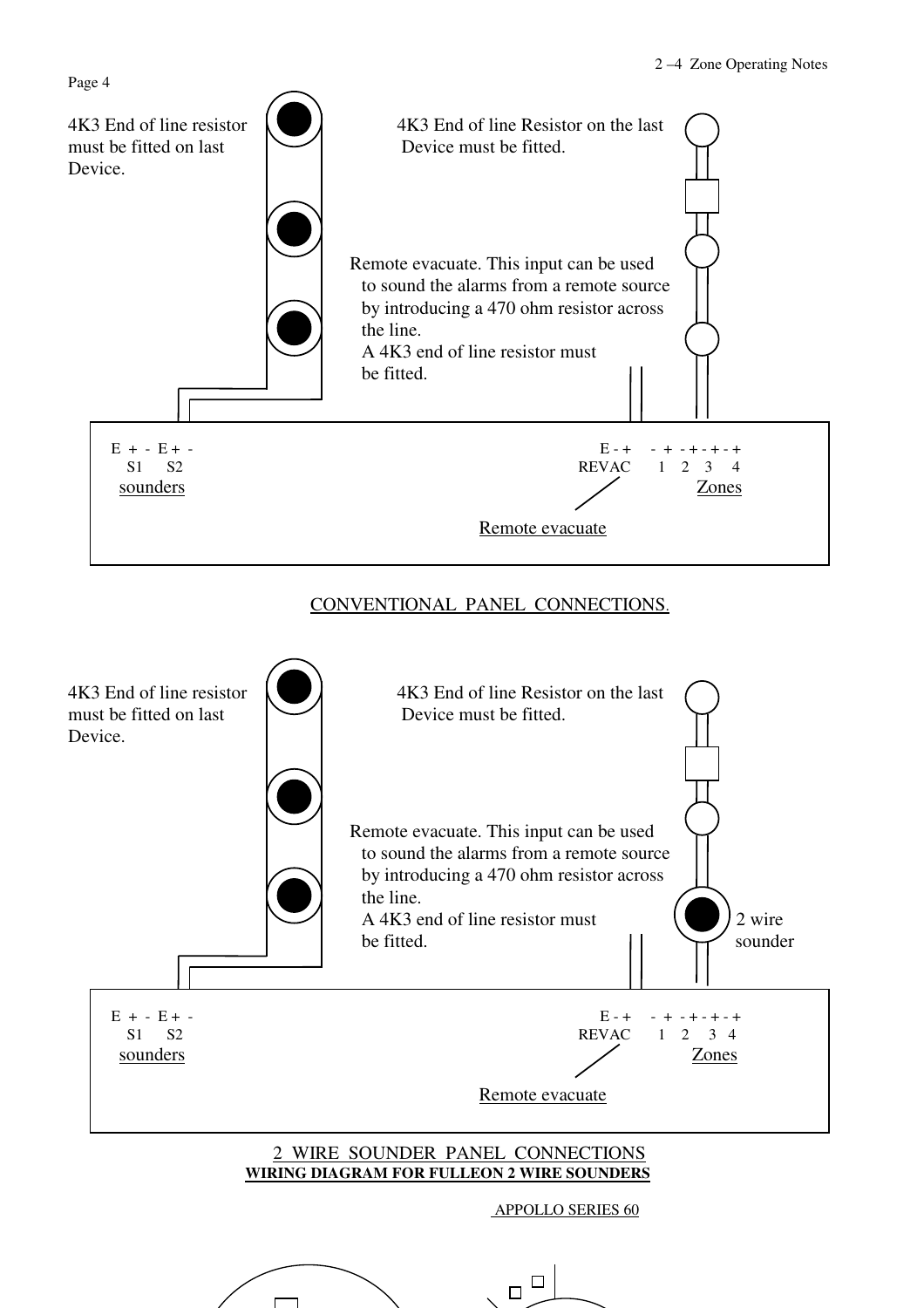

THE DETECTOR BASE IS SCREWED ONTO THE SOUNDER USING THE SCREWS PROVIDED. CONNECT THE WIRES ON THE SOUNDER TO L1 IN AND L2 ON THE DETECTOR BASE AS SHOWN ON THE WIRING DRG.

UP TO 15 TWO WIRE SOUNDERS CAN BE WIRED TO EACH ZONE, WITH A MAXIMUM OF 30 TWO WIRE SOUNDERS ACROSS ALL ZONES.

AN END OF LINE 4K3 RESISTOR MUST BE FITTED ON LAST SOUNDER OR DETECTOR.

# $+ve IN (2)$ 2 WIRE SOUNDER ◧  $\angle$  | | RED L  $\Box$ DIODE  $\Box$ R  $_{\text{OV}}$   $_{\text{HVE}}$  BLK  $_{\text{OUT}}$ Г  $\setminus$  0V +VE QUT  $\setminus$  1 |  $\setminus$  (1)  $\Box$   $\rightarrow$   $\rightarrow$  -ve IN **(3)** E **(6)** BASE -ve OUT  $-$  +  $+$ ZONE TO NEXT SOUNDER / DETECTOR

HOCHIKI YBN-R/4SK BASE

THE DETECTOR BASE IS SCREWED ONTO THE SOUNDER USING THE SCREWS PROVIDED. CONNECT THE WIRES ON THE SOUNDER TO 2 AND 5 ON THE DETECTOR BASE AS SHOWN ON THE WIRING DRG.

UP TO 15 TWO WIRE SOUNDERS CAN BE WIRED TO EACH ZONE, WITH A MAXIMUM OF 30 TWO WIRE SOUNDERS ACROSS ALL ZONES.

AN END OF LINE 4K3 RESISTOR MUST BE FITTED ON LAST SOUNDER OR DETECTOR

# **Installation and Commissioning**

2 WIRE SOUNDER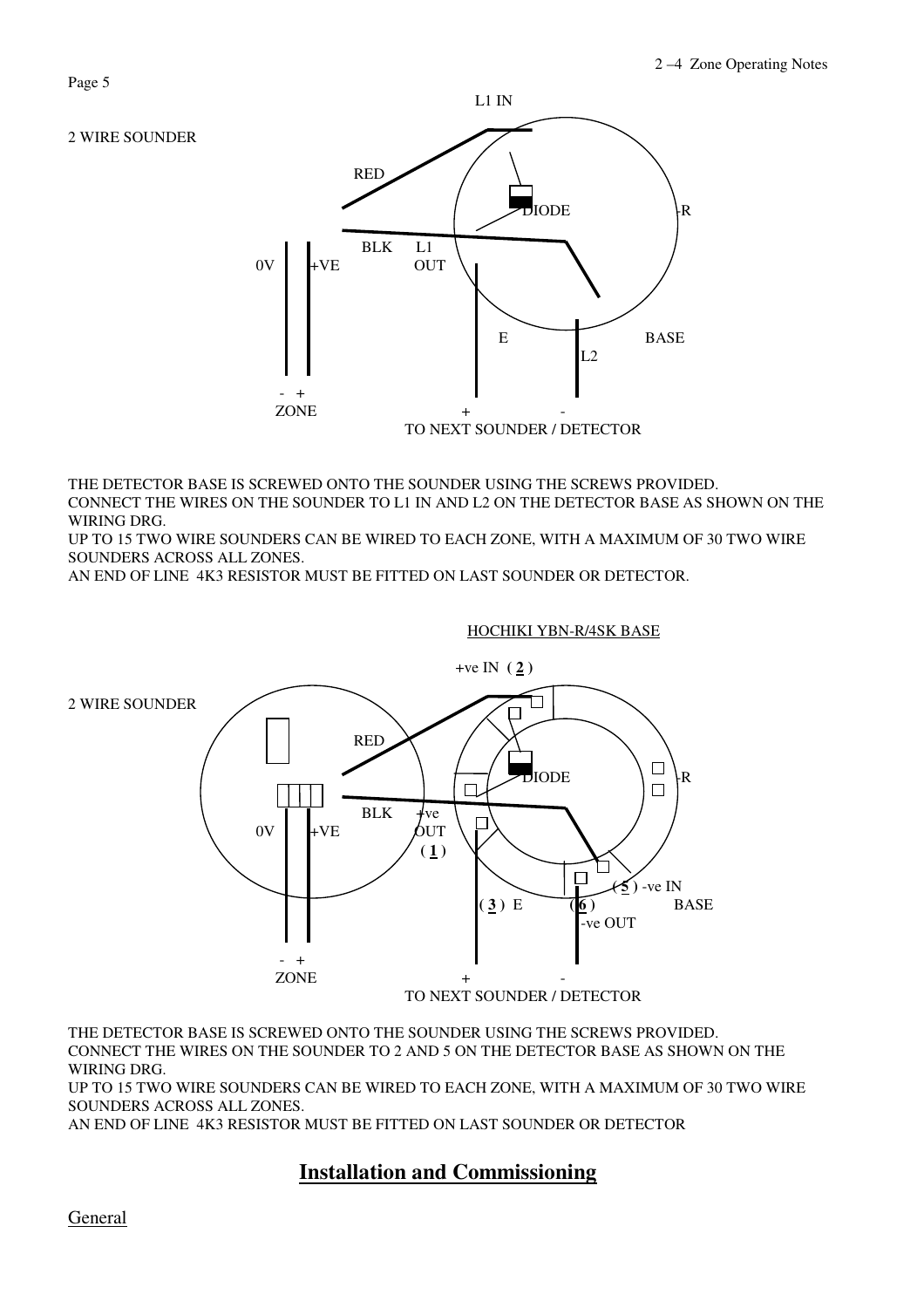## Page 6

This section should be read fully before commencing wiring and installation of the fire panel. The FireSense range of fire panes has been designed to comply with BS 5839 : Part 4 : 1988 Fire detection installations should be designed in accordance with BS 5839 : Part 1 :1988. The choice of cables used is dependant on the installation and should comply with BS 5839 : Part 1 : 1988. Cables should be installed in accordance with the current edition of the IEE Wiring regulations (Regulations for electrical installations, published by the Institute of electrical engineers) (BS 7671 : 1993).

# Sounder Wiring

Mineral insulated copper cable or similar fire proof can mechanically resilient cable should be used for alarm sounder circuits, as indicated in BS 5839 : Part 1 : 1998. Section Two 17. A minimum of two sounder circuits should be used in each installation to comply with BS 5839 : Part 1 : 1988

Sounder output circuits should be wired as continuous pairs with no spurs or tees. An end of line device should be fitted to each sounder circuit as shown in Fig. 1.1. below.



Fig. 1.1 Typical sounder circuit

# Detector Wiring

The cable used is dependant on the installation, as indicated in BS 5839 : Part 1 : 1988 Section Two 17. An end of line device should be fitted to the end of each zone circuit.

Unused zones require and end of line device connecting across the zone input terminals to prevent an open circuit fault from being indicated on the control panel.

When the detector removed facility is required a diode should be fitted in each detector base as detailed on Fig. 2.2 taking care to observe the correct polarity.

Refer to individual manufacturers data for details on detector terminals and wiring, some manufacturers allow for an in line device to be fitted in the negative line.



Fig. 1.2 Detector Wiring diagram

# Call points

To comply with BS 5839 : Part 1 : 1988 Resistive call points should be used on the installation to differentiate between a fire condition (a resistor ) and a short circuit. Old installations work on a short circuit as a fire condition. If a FireSense panel is to be used on an old installation e.g. short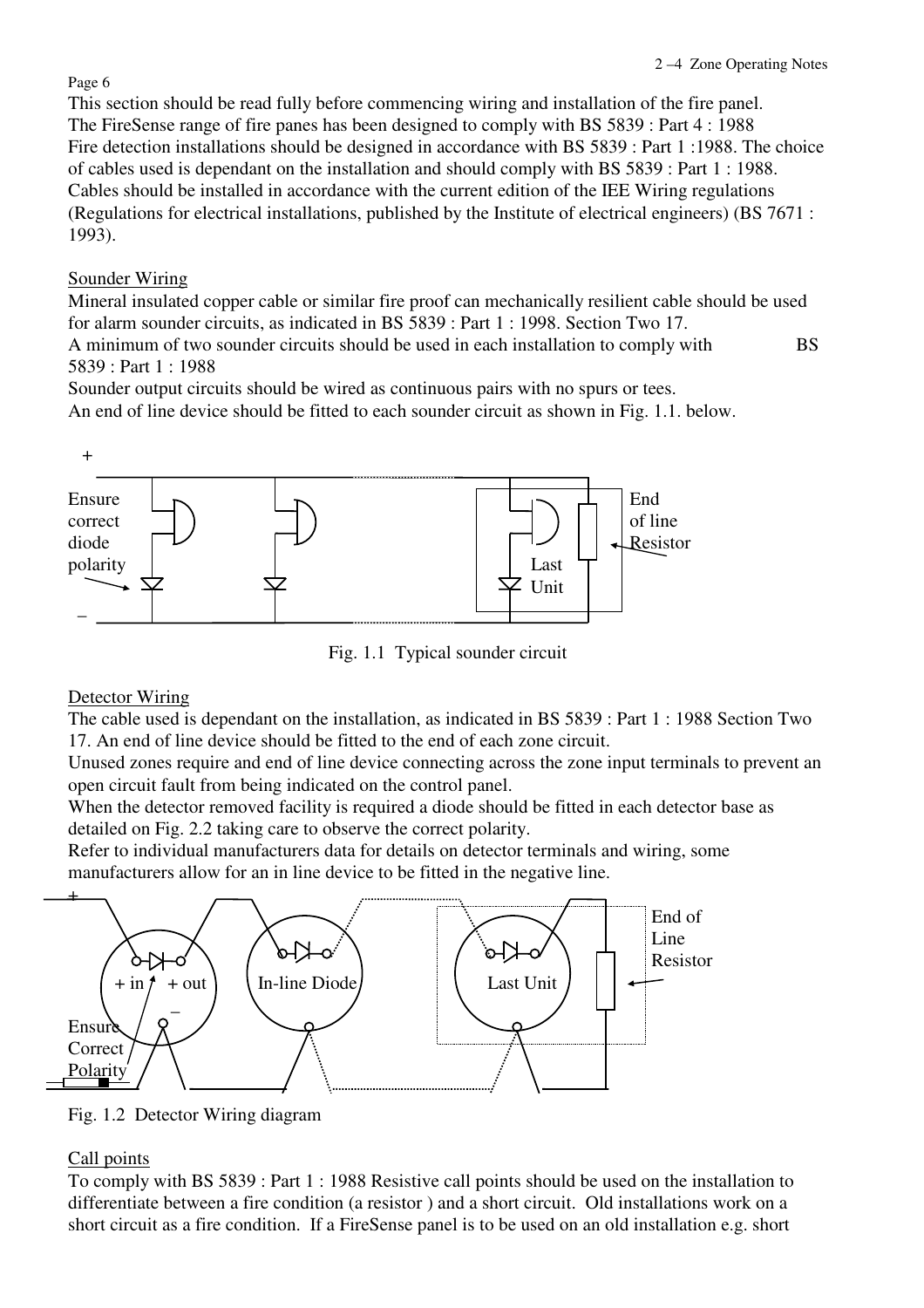# circuit call points either resistors are needed in line with the call points (470R or 680R) or alternatively, if it is not a requirement to bring the system up to date the panel can be switched to treat a short circuit as a fire condition. Failure to do this will cause the panel to go into short circuit instead of fire, on operation of the call point.



Fig. 1.3 Call point Wiring diagram with in line resistor

Call points normally come with integral resistors and so no extra resistors are required.

# 4 ZONE MODE SELECT DIAGRAM

#### MODE SET / RESET

#### Page 7